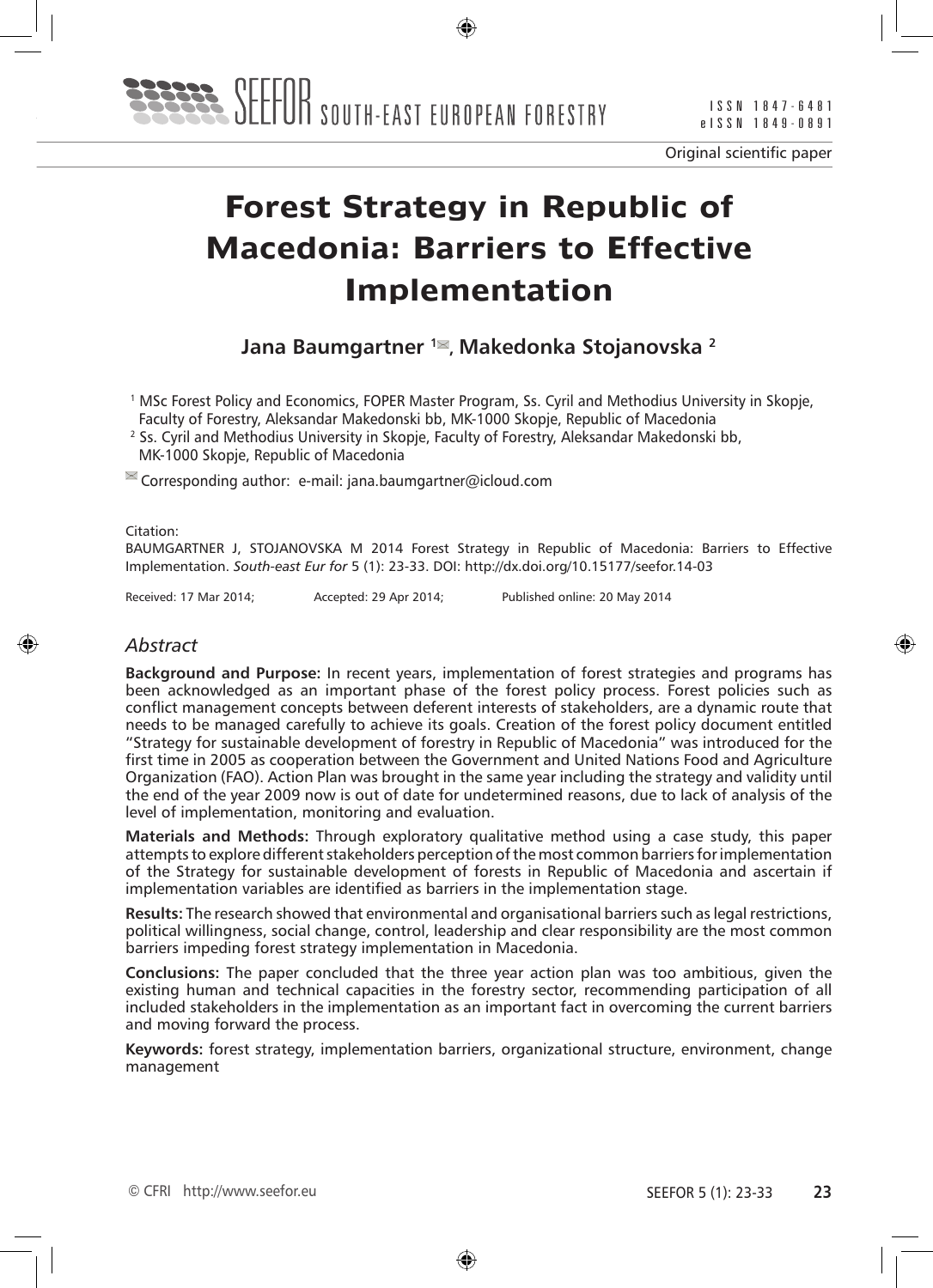### **INTRODUCTION**

Strategic management consists of the analysis, decisions, and actions an organization undertakes in order to create and sustain competitive advantages [1].

The study of strategic management is concerned with the relationship between an organisation and its environment in order to be successful [2, 3]. However, the strategies will not benefit organisations unless implemented successfully [4]. Although the importance of strategy implementation is widely acknowledged, strategy implementation remains a process, which is poorly understood [4].

Creation of the forest policy document in Macedonia was introduced for the first time in 2005 as cooperation between the Government and the Food and Agriculture Organisation of the United Nations (FAO). The process started with a project entitled "Institutional development and capacity building in forestry and forest industry subsectors" for duration of one year resulting in a document named "Strategy for sustainable development of forestry in the Republic of Macedonia" with Action Plan. Following the course where national forest policy facilitates communication, coordination and collaboration across government, nongovernmental organisations and the public [5], the formulation process was assessed as open, participatory and transparent by all parties included, in as much as "mutually accepted forest policy builds a sense of joint ownership, which is essential for its implementation" [5].

Social and political changes in the Republic of Macedonia brought by shifting from centrally oriented to market economy in a relatively young democracy along with Governmental aspirations for European Union integration, inevitably required addressing priorities and responding to new realities. The Strategy reflects forestry described needs of all stakeholders, in line with national development, environmental action plans and

European Union standards, and serves as a guideline on how to sustainably conserve and manage forest resources for their contribution in the society.

Action Plan brought in the same year with the Strategy and valid until the end of the year 2009 is now out of date and its implementation stage is unknown due to lack of analysis of the level of implementation, presence of neither monitoring nor evaluation. Shifts in social and demographic trends, along with changes in economic, environmental, technological and political contexts, inevitably require that policy respond to new realities, risks and opportunities [5].

The terms "policy" and "strategy" are frequently used interchangeably [5]. Certain countries use the term "strategy" to specify forest policies, and others "national forest programs" to define strategic base for forest policy. In countries in the South Eastern Europe region, (for example in Serbia, Croatia, Montenegro, Bulgaria, Albania), national forest programs, and forest policies or in some cases named strategies, are developed. However, analysis of the level of implementation or effectiveness is lacking. The reasons are unknown and insufficiently researched.

Through the research question "What are the barriers that impeded effective Forest Strategy implementation in Republic of Macedonia?" this paper will explore different stakeholders perception of the most common barriers for implementation of the Strategy for sustainable development of forests in Republic of Macedonia and ascertain if implementation variables are identified as barriers in the implementation stage. The implementation process is one of the most important aspects of strategic management because "effective strategies are of no value if they are not properly executed" [1].

Implementation stage is important and considered as one of the instruments to achieve the goals prescribed in the formulation part of the Strategy. Even though all three stages of the strategic process (analysis,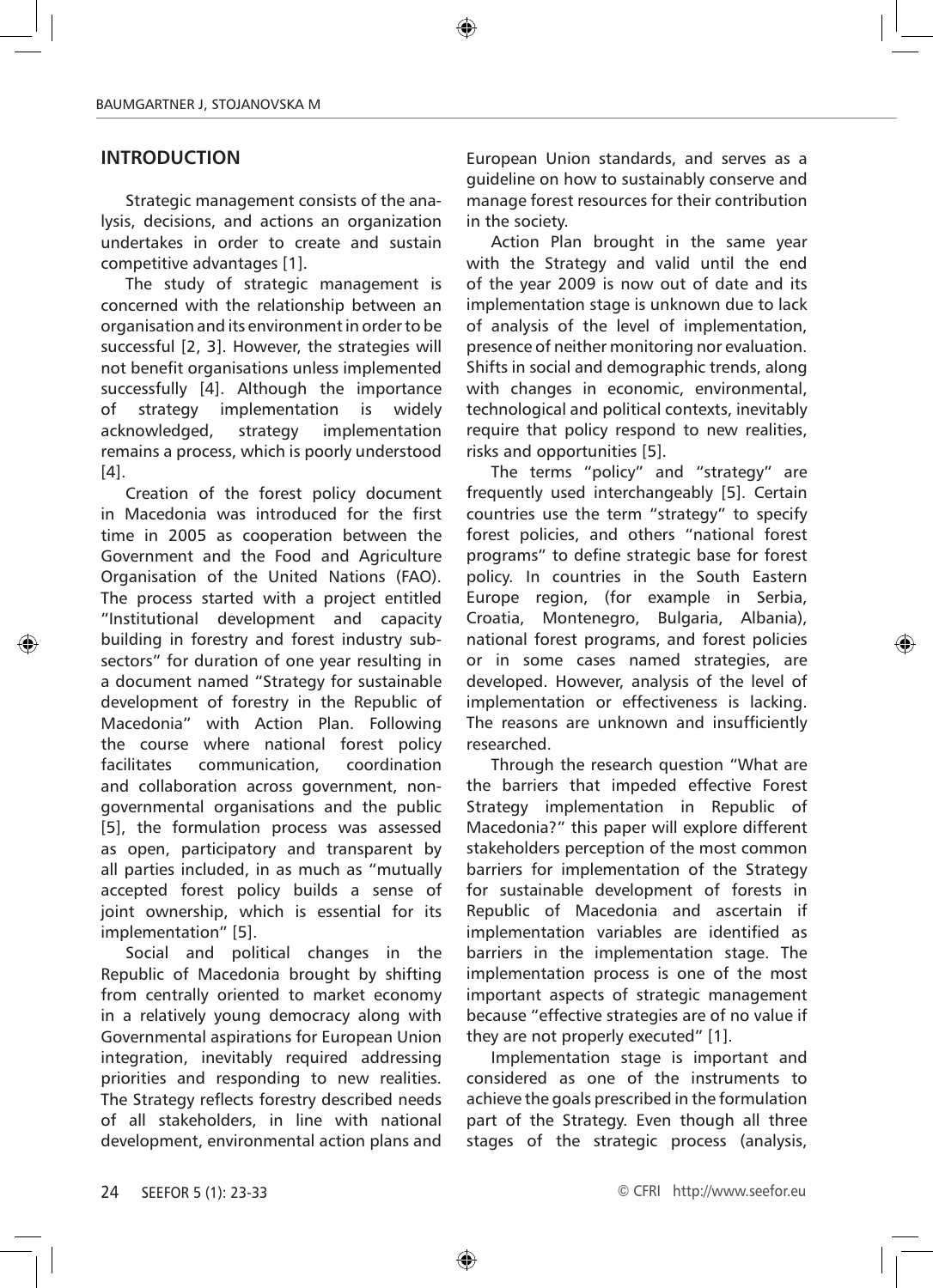formulation and implementation) are equally important, scientific literature [6] showed that the implementation stage is least researched and explored.

# **MATERIALS AND METHODS**

The focus of this paper is exploratory, based on existing studies done in the area of strategy implementation. As this research intends to explore the area of strategy implementation where there appear to be an inadequate understanding of the phenomena [7], qualitative method is a suitable approach for it.

Case studies are exploratory [8] and may also be developed to explain, in comprehensive detail, how or why a particular phenomenon came into being [8]. Yin [9] defines a case study as an "empirical enquiry that investigates a contemporary phenomenon within its reallife context; when the boundaries between phenomenon and context are not clearly evident; and in which multiple sources of evidence are used".

Therefore, a case study of the implementation of the Strategy for forestry in Macedonia was prepared to answer the research question by gathering, from multiple sources and methods, as much data as possible of the phenomena being researched.

#### **Triangulation**

In social science research, the inclusion of multiple perspectives (i.e. triangulation) contributes to achieving a more comprehensive and accurate accounting of the issue under investigation.

Triangulation can be accomplished through utilizing multiple methodologies (thereby employing both deductive and in-ductive reasoning) (e.g., telephone survey and key informant interviews), datasets (e.g., census data and historical records), observers from varied perspectives, and / or analysis at multiple scales (e.g., individual, group, region) [8].

In order to enhance confidence of the

research findings, the research employs literature review, conducting semi structured interviews and secondary data analysis. The review of scholarly articles in the field of strategic and policy implementation provided the theoretical and conceptual framework and aided the formulation of the research question.

A questionnaire was assembled and semi-structured interviews with open-ended questions were conducted with the identified stakeholders. Secondary data source were compared with the results and provided validations for the research.

#### **Semi Structured Interviews**

The process involved identifying key individuals and involving them in structured exercises designed to elicit their views on the researched topic.

Intended research sample was found with all parties included in the process of creation and implementation of the Strategy, such as governmental bodies, research institutions, nongovernmental sector, public enterprises, national parks etc. (heads of units, middle management and top level management).

The questionnaire for the interview was designed to answer the research question - to identify the barriers for successful Strategy's implementation.

Interviews were conducted with nine members of the projects' Steering Committee and Working Group at the time of formulation of the Strategy. All participants are employed in different forestry and forestry related institutions or projects, and are on different management level in the respective organisations. Several of them were also included in the implementation stage of the Strategy. Table 1 provides list of interviewees' professional background and working institution.

After the ninth interview, no new information appeared therefore, in order to avoid repetition; the researcher concluded the process of gathering data (saturation principle). The interviews were anonymous, and coded names were used for each participant.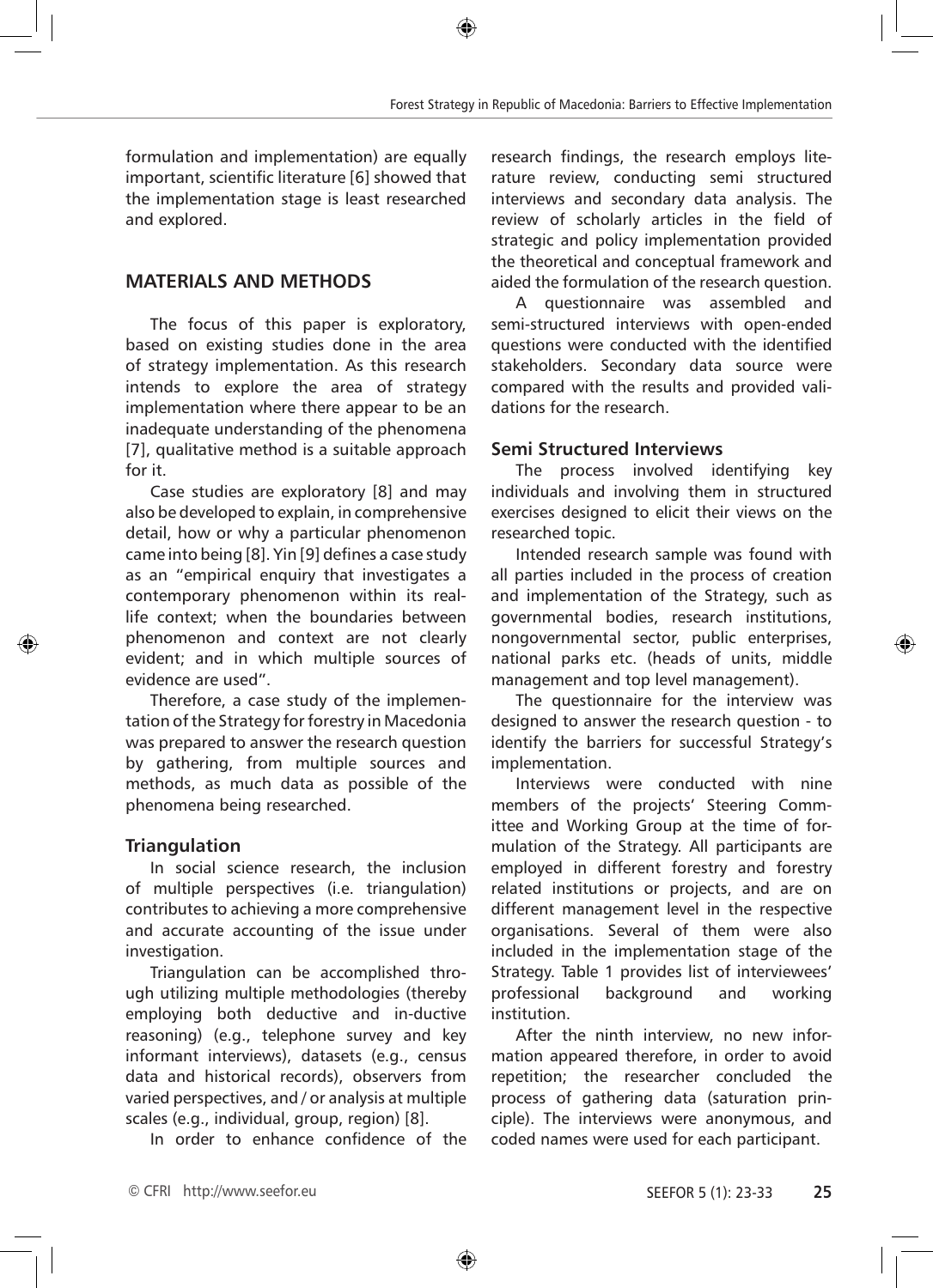#### **Secondary Data**

In addition to interviews, secondary data were another source of data used for this research. Internal data such as different documents, emails, presentations, minutes from meetings and workshops, implementation documents, etc. presented source for analysing from the period of the formulation process. Most of these data were found in the former project office (FAO Office) and the Ministry for Agriculture, Forestry and Water Management, Department for Forestry as implementing body of the project.

Total of forty-six documents in form of reports, minutes and presentations in the process of formulation of the Strategy were considered in the method of secondary data analysis.

#### **Specific Methods for Data Analysis**

During the interviews, notes were made, recording observations and thoughts on each of the interviews. After each interview, a transcript of the interview was typed and specific dates were set. These transcripts were then converted into text files so that a computer program MaxQDA could process them. MaxQDA is a type of Qualitative Data Analysis software that supports all individuals

performing qualitative data or content analysis by helping to systematically evaluate and interpret textual data. As the secondary data were found in text files form, the MaxQDA software was also used for analysis.

The data were organised using an objective coding scheme. Each code was assigned to selected segments of text. Codes and sub codes were ordered into a hierarchical structure for better visualisation.

#### **THEORETICAL BACKGROUND**

#### **Strategy Implementation Framework**

Strategy implementation is defined as the communication, interpretation, adoption, and enactment of strategic plans [10]. Analysing the literature in the field of strategy implementation, Yang Li et al [6] define strategy implementation as a dynamic, iterative and complex process, which is comprised of a series of decisions and activities by managers and employees affected by a number of interrelated internal and external factors to turn strategic plans into reality in order to achieve strategic objectives.

Policies that work in practice need to be designed with implementation in mind [5].

| <b>Interviewee</b> | <b>Institution</b>                                     | <b>Background</b>    | Date of the<br>interview |
|--------------------|--------------------------------------------------------|----------------------|--------------------------|
| 1                  | International non-Governmental Organisation            | Forestry consultant  | 27.2.2012                |
| $\overline{2}$     | Ministry for Agriculture Forestry and Water<br>Economy | Forestry officer     | 28.2.2012                |
| 3                  | Ministry for Agriculture Forestry and Water<br>Economy | Forestry officer     | 28.2.2012                |
| $\overline{4}$     | Public Enterprise "Macedonian Forests"                 | Forest<br>management | 29.2.2012                |
| 5                  | <b>Forestry Faculty</b>                                | Professor            | 2.03.2012                |
| 6                  | <b>FAO Project Office</b>                              | Forestry consultant  | 9.03.2012                |
| 7                  | <b>FAO Project Office</b>                              | Forestry consultant  | 11.03.2012               |
| 8                  | <b>Forestry Faculty</b>                                | Professor            | 13.03.2012               |
| 9                  | <b>Forestry Faculty</b>                                | Professor            | 13.03.2012               |

**TABLE 1.** Institution and background of the interviewees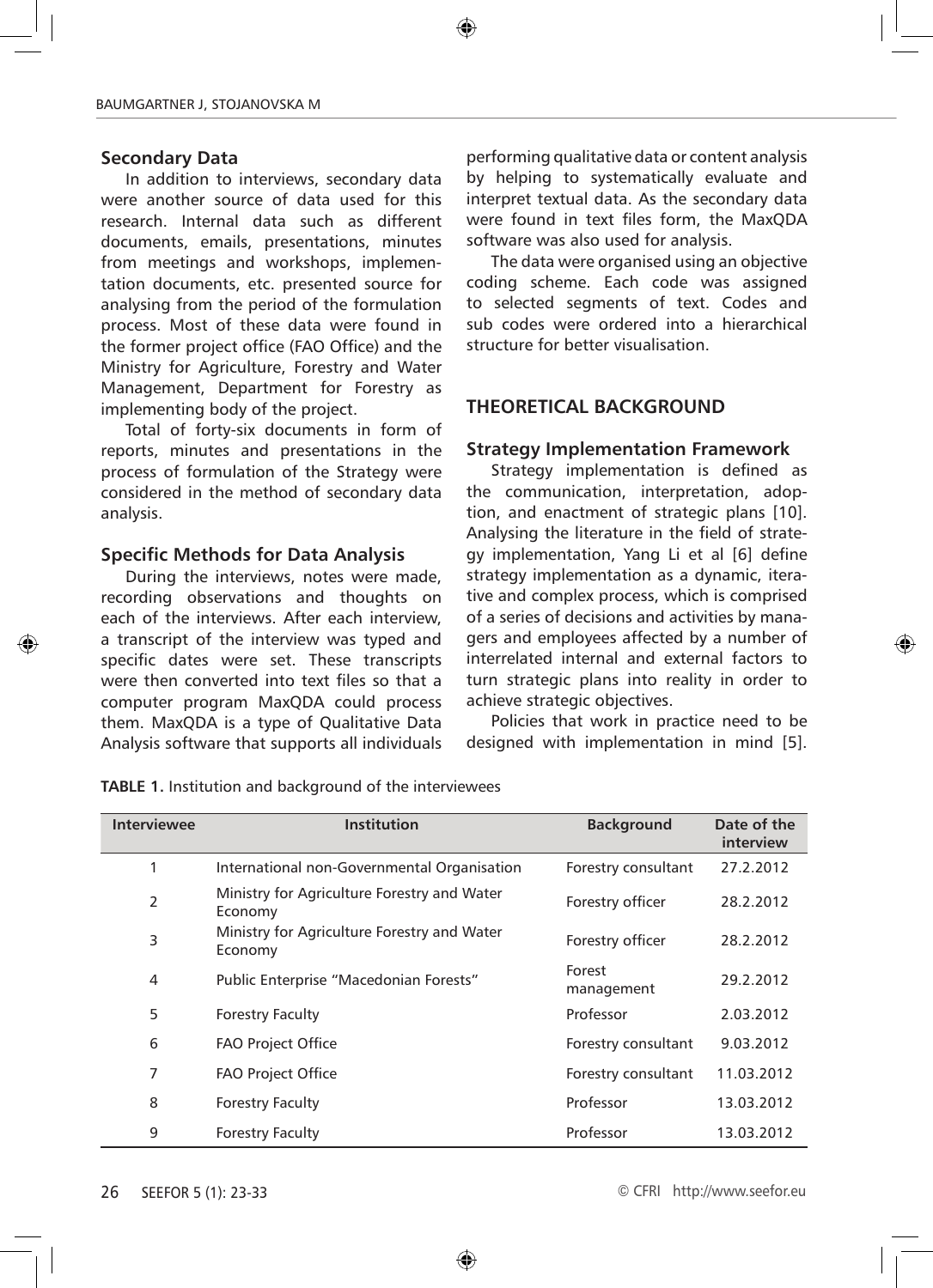This requires agreement on the approach and on responsibilities as well as flexibility on the methods to achieve objectives. It also needs an understanding on funding and on re-aligning legal and institutional frameworks with the new or amended policy [5].

Key authors in the field of strategic management have developed different implementation frameworks. Studies concluded that the most commonly occurring strategy implementation problems among others are: uncontrollable external factors, inadequate leadership and direction by departmental managers, co-ordination of implementation not effective enough and major problems which surfaced that had not been identified earlier [11].

In a study of senior managers six key barriers to strategy implementation are identified: top down or laissez-faire senior management style; unclear strategy and conflicting priorities; an ineffective senior management team; poor vertical communication; poor co-ordination across functions, business or borders; and inadequate down-the-line leadership skills and development [12].

A comprehensive list of implementation frameworks, highlighting significant implementation variables researched by key auth-ors [13] identifies ten common variables: strategy formulation, environmental uncer-tainty, organisational structure, culture, operational planning, communication, resource allocation, people, control and outcome [13]. Researchers have originally been classified these variables into categories such as "content", "context", "process" and "outcome" [13], however, the classifications are not fixed on what is included in which categories. If the variables are important to the success of strategy implementation, and not accomplished well, they could become obstacles to implementation. The frameworks emphasise the continuous interactions among these variables and it is believed that it is these on going interactions, which make implementation possible [13].

The research will take an approach considering that the environmental and organizational structure variables may potentially be barriers to the process of strategy implementation.

Environment as a variable can exist from external or internal nature. If there are significant changes in the environment, reaction is needed if effective implementation of the strategy is a high priority. The implementation process itself makes environment uncertainty and a possible barrier to strategy implementation. Ignorance or inabi-lity to determine and recognise environ-mental changes will possibly lead to strategy's nonperformance in the implementation stage.

Organisational structure is one variable which management can adapt to lead the organisation to its desired goals and objectives [14]. Organisational performance is based on ensuring a fit between strategy and structure. In order for strategy to create superior performance, it must be complemented by appropriate organisational characteristics and employee behaviours. [15].

# **Change Management**

Due to the lack of literature in strategy implementation, change management theory is useful in providing a theoretical base for this research.

Change to organisations implies persuading people to abandon their existing beliefs and values and the behaviours that stem from them and adopt new ones [16]. There are several aspects in change management [17] and studies of strategic change illustrate its complexity: the political battles, the cultural barriers, the inertia of organisation structures, and systems and the bounded rationality of managers [18]. This complexity and several potential problems associated with the strategy itself, the way it was developed, or the management of the change process makes realising strategy an extremely difficult task [18]. The challenges presented in managing change are very similar to those of implementing strategy.

Lewin's Freeze Phases explains change involving a move from one static state, via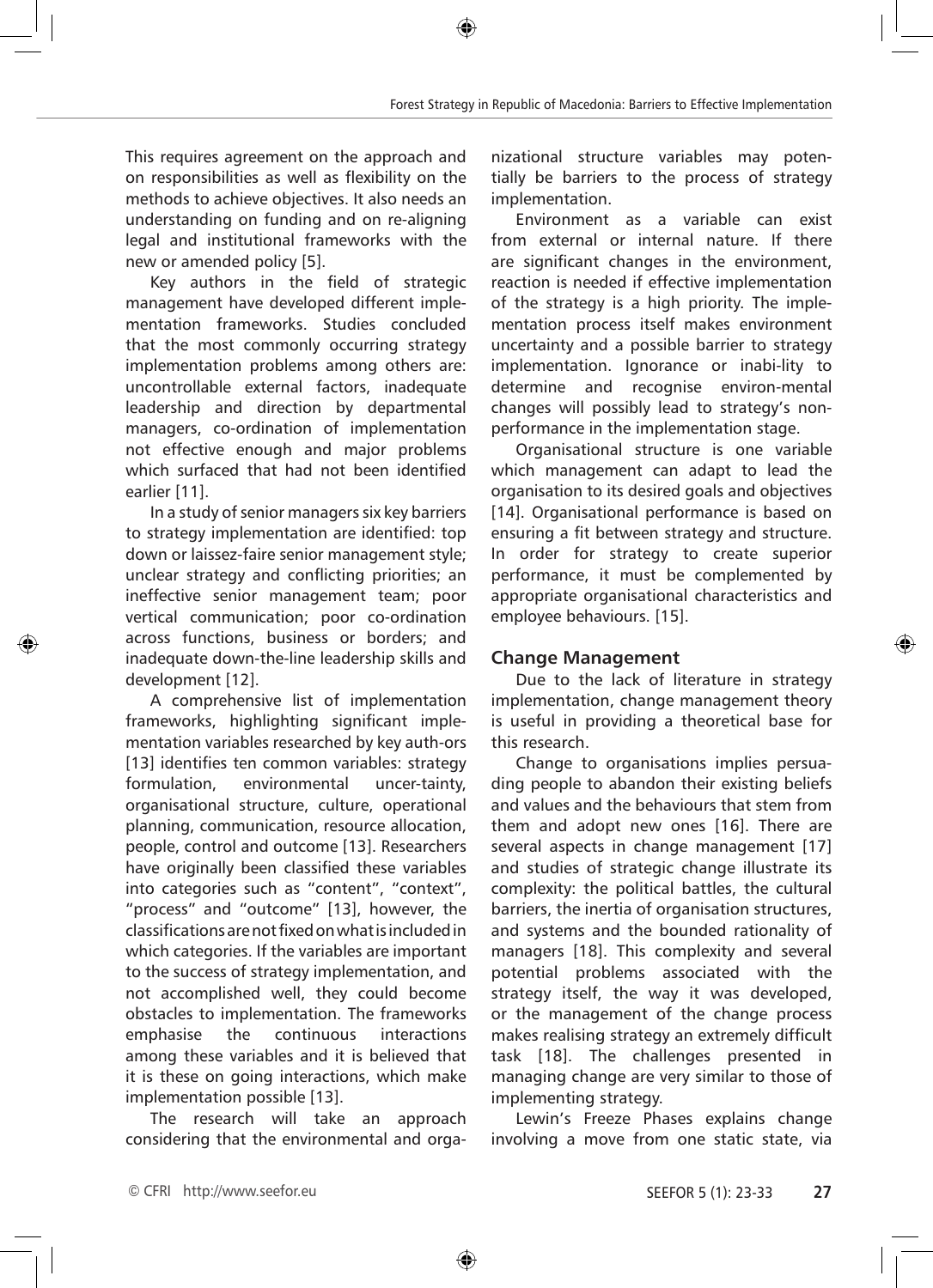a state of activity, to another static status quo [19]. All this via a three-stage process of managing change: unfreezing, changing and re- freezing [19].

Kotter's eight-step strategy for change management consists of: establish a sense of urgency; create the guiding coalition; develop a vision and strategy; communicate the change vision; empower employees for broad- based action; generate short-term wins; consolidate gains and produce more change; and anchor new approaches in the culture [20].

The demand for creation of the Forest Strategy in Macedonia and the manner in which was created is derived from a real need for forest policy change which in the case of Macedonia, was externally driven. For example, a participatory approach in decisionmaking process was introduced for the first time. It further introduced new relations, communications and collaboration between involved stakeholders. The document prescribes deliberate course of actions, which needs to be implemented for the purpose of achieving the overall objectives. It also relates to what happens on a local level: the document is worth nothing unless it results in actual change.

#### **RESULTS**

#### **Common Barriers to Strategy Implementation**

In this section, interviewee's findings of barriers of strategy implementation are presented. Participants were asked to identify barriers that in their perspective impede Strategy's implementation in Macedonia. The transcript's software analysis ranked identified barriers based on numbers of codes:

Throughout the analysis, new sub-codes emerged based on responses from the transcripts, specifying each code in more details. The following matrix presents the coding and sub-coding tree with frequencies of presence in interviews analysis. Frequencies of a certain code are presented by square where, the bigger the square is, the bigger the presence of a code or sub code is in the transcripts.

In the following sections, the results of each barrier will be presented together with detailed outcomes of the sub-codes.

#### **Environment**

Most of the participants in this research identified the environment as the biggest barrier in the implementation of the Strategy. Sub codes that the interviewees identified were: legal restriction, political change, political will and social change. Almost all respondents indicated the lack of political willingness for implementation as the greatest barrier for effectiveness.

"The political support and will that existed in the process of formulation, even with the change of the political structure at the beginning of the implementation process in 2006, melted and disappeared in 2007."

Respondents referred to the decision at the end of the process of formulation: the Ministry for Agriculture, Forestry and Water Economy is responsible for Strategy's implementation. As one interviewee explained, this is a Governmental document and it is their responsibility to implement all proclaimed strategic documents. Politics has vast influence, especially in the complex organisational structure such as the Ministry

**TABLE 2.** Identified barriers based on number of segmented codes in the transcripts

| <b>Identified barrier</b> | Number of<br>segmented codes |
|---------------------------|------------------------------|
| Environment               | 48                           |
| Organisational structure  | 48                           |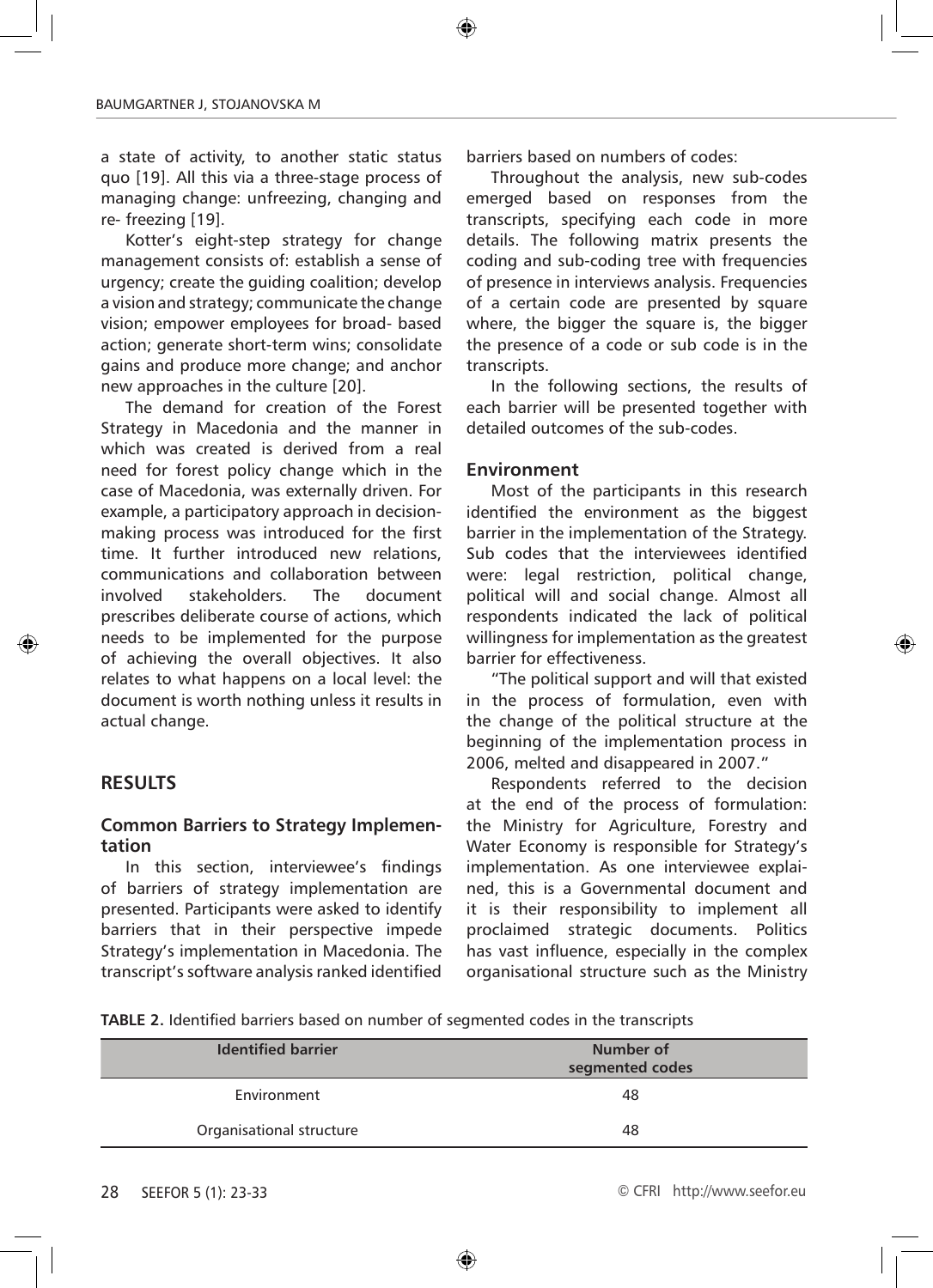

**FIGURE 1.** Code and sub-code tree with frequencies of presence in the transcripts

for Agriculture, Forestry and Water Economy, where several departments are competing and lobbying to obtain higher segment from the national budget.

"What was planed to be implemented as actions, financed by the state budget, is done. But, what needs external investments is not implemented due to someone's political will." Responsible people are now in a status quoi position, keeping their heads down. There is no control mechanism to react to bad political decisions".

Another important notice is that two months after the Strategy's governmental proclamation, parliamentary elections occurred with change in the political structure. Participants were asked if this change influenced the implementation process however most of the answers were uncertain. Still, they all agreed that the implementation of the Strategy is not on the agenda of the current Government.

Looking at the situation from this perspective, the interviewees highlighted that the previous Governmental structure pushed the proclamation of the Strategy to occur before the elections, for gaining political points. It is a situation where the responsibility over the implementation is lost. The respondents expressed their view that the political influence falls only upon those actions that refers to institutional reforms, such as the transformation of the forest public enterprise and creation of a separate agency for forestry as an independent body in the Government.

Identified as one of the key element for successful formulation, the participants in the formulation-working group were coming from different political parties.

The secondary data analysis showed the political change and legal restrictions to have an influence in the implementation process. Project reports, issued after the official proclamation, stated the expectation to have personnel changes in the head management team after the change of the Government, predicting a period of uncertainty and inactivity of the forestry administration. Also, the position of the National Coordinator of the project, coming from the head of the forestry department in the Ministry was unstable. Hence, an extension of the project was demanded in order to finalise important planned activities such as the Donor Table meeting.

Regarding legal restrictions as a barrier for implementation, participants believed that several changes in the legislation are needed in different sectors, for example in the public procurement. Another view is expressed in the following statement: "The Strategy was proclaimed at the governmental level, and not in the Parliament, therefore it is not legally binding. Fiscal implications are missing for successful implementation".

Likewise, secondary data analysis showed the need of forest legislation revision in several segments for more efficient Strategy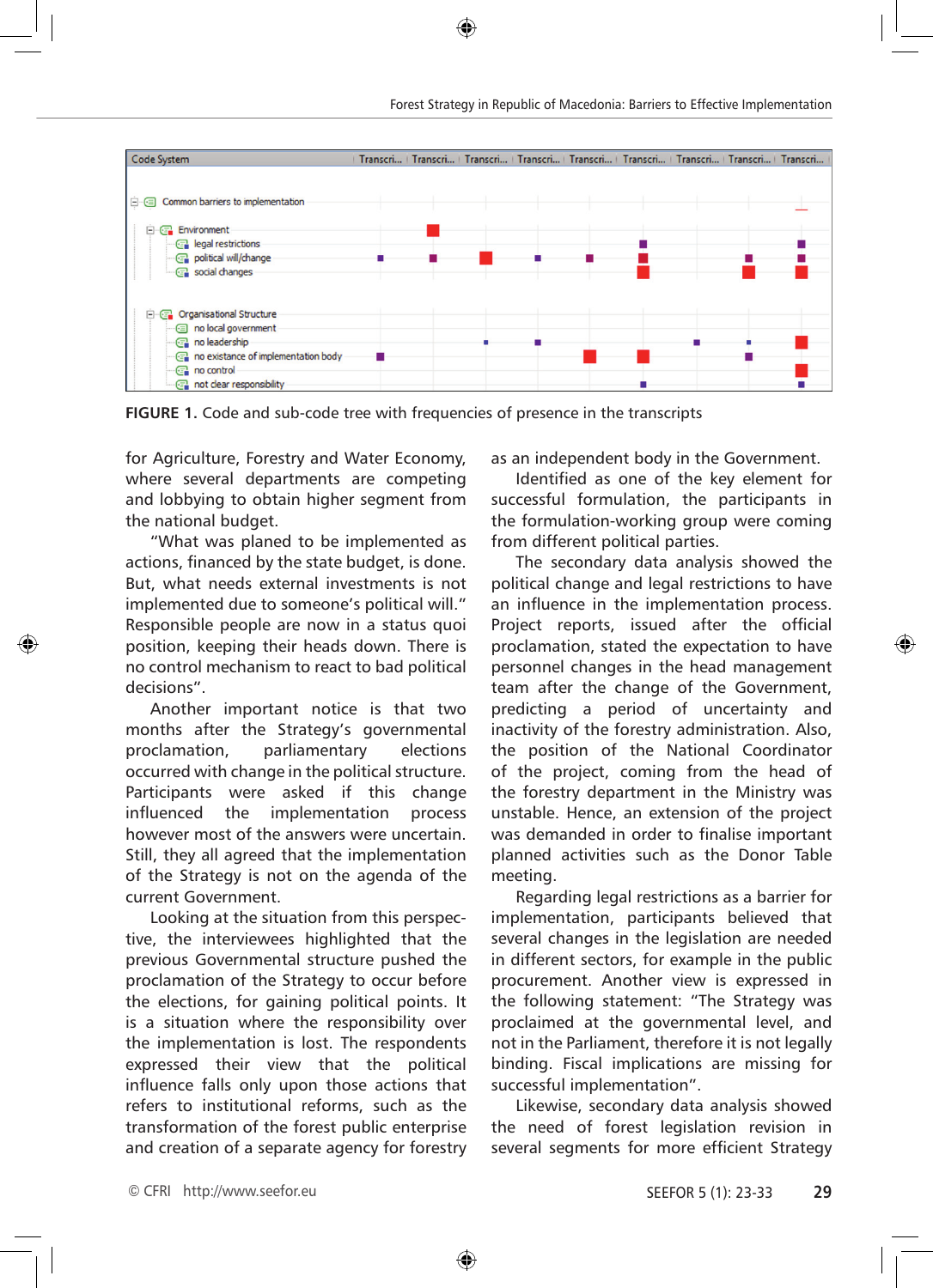implementation. To follow the proposed institutional reforms stated in the Strategy, new legal adoption would need to succeed.

The social change, especially in the transition period of the country, also played a part in the implementation. As some of the interviewees explained, over-employment, inadequate qualifications for high positions and political influence for distribution of personnel resulted in negative impacts in the implementation stage.

#### **Organisational Structure**

Additional barrier identified by the participants in this research is the organisational structure with the following sub codes: leadership, formation of the implementation body, control and clear responsibility.

Members of the formulation-working group stated lack of leadership as the most common barrier in the case of implementation stage of the Macedonian Strategy. Non-capability of the leading management structure to assign and delegate tasks or actions was identified as weakness in the implementation process.

"The responsibility is in the management structures, their readiness to respond to challenges and global trends. Coming to the office and signing documents are not the only tasks to be fulfilled, but looking at the situation in a long term perspective should be In their terms of references".

Instead, the need of assigning a high position political person in charge for implementation was identified by several respondents. In the discussion for creating an implementation body it was stated that one of the members has to be a minister or high governmental personnel such as vice prime minister to give higher value of the process.

After finalising the formulation project, the leading project personnel discussed the need to create a separate implementing body with main task, being the implementation of the Strategy according to the three-year action plan. Even though for some interviewees this was not defined as a main barrier, others stated that the ministry rejected this proposal to prioritise other actions, such as the inventory project.

"Another element is a lack of strategy on how to implement the Strategy. Yes, the proposal for creating implementing secretariat was on the table, but the Ministry stated that the priority is to start with the Inventory project rather then to deal with the implementation body. The Ministry set up its priority because at that time the political support for the Strategy was on a very high level and good will existed for the implementation. Nevertheless, the Ministry did not even assign one person who would be responsible for implementation, it was left on the Forestry Department employees to deal with it between their daily tasks. "

Respondents stated that unclear responsibility for implementation led to the current situation. The Strategy and the project documents state that the overall responsibility is in the hands of the Ministry, but other stakeholders also have a role in the implementation. It was lack of assigning responsible institution that created an unclear situation. Additionally, lack of control for non-implementation also facilitated the implementation aside.

In one of the project reports it was mentioned that the current institutional setup caused overlap of responsibilities of the forestry administration with those of other authorities, which could result in potential conflict. Accordingly, the evolution of institutional arrangement should be gradual.

The secondary analysis also showed that lack of delegating tasks from the action plan to the local level government led to failed effectiveness of the Strategy implementation. Reports from participatory workshops showed that local stakeholders asked for more decentralised action plan and greater cooperation with the local population.

# **DISCUSSION AND CONCLUSSIONS**

This paper is part of a broader research of a master thesis entitled "Factors that impede Forestry Strategy implementation in Republic of Macedonia". One of the reasons for this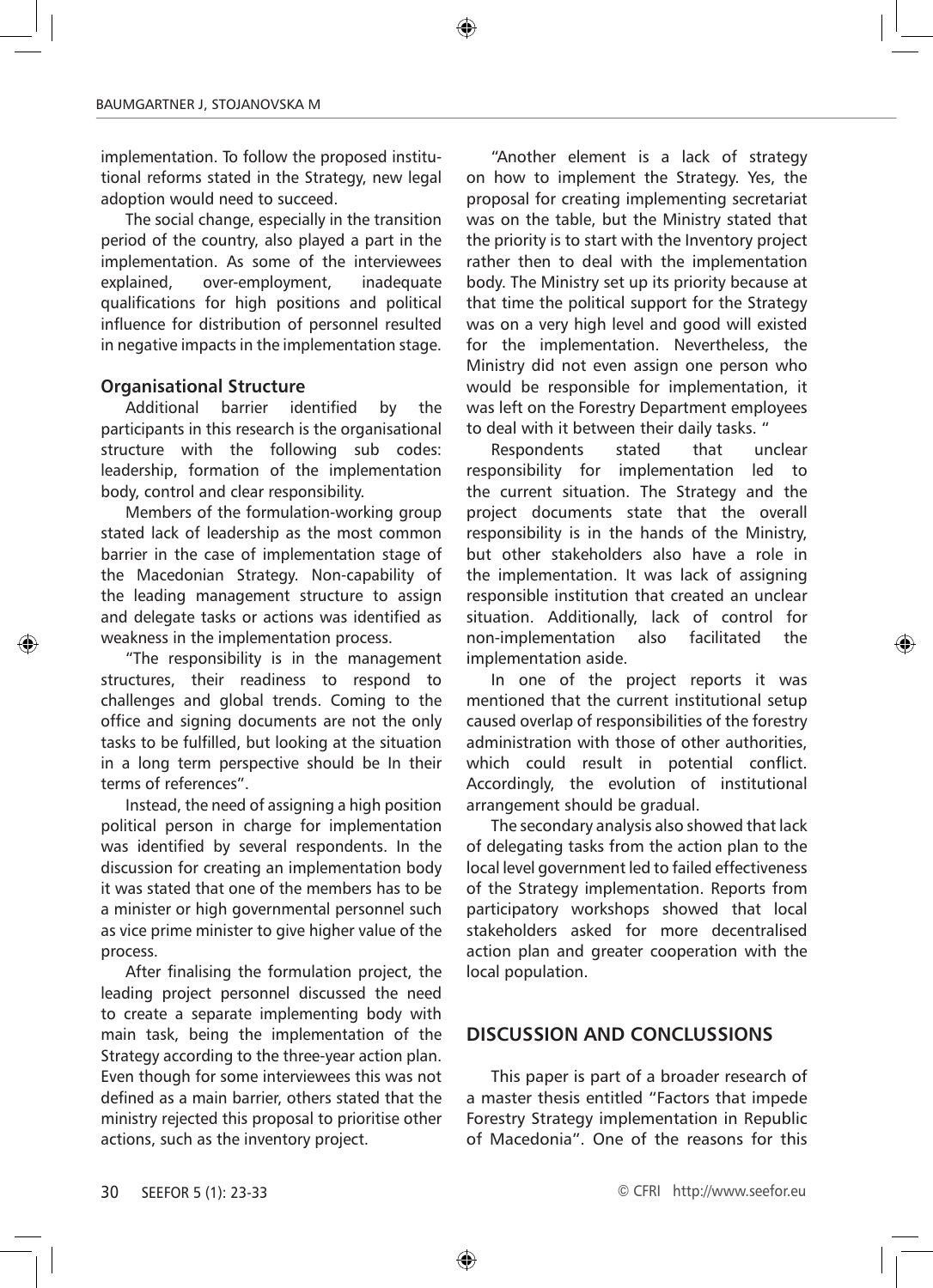paper and overall of the thesis, was the lack of research in the implementation phase as part of the forest policy process in Macedonia but also in the South Eastern Europe region. The main purpose was not to lead the responsible forestry management team, but rather to create a better understanding of the implementation stage and bring contribution for more efficient and effective results of the Strategy for sustainable development of forestry. Besides, policies tend not to prescribe how goals should be reached, but instead specify expected results - a change that better allows stakeholders to contribute according to their respective means and to adapt the means over time, taking into account experiences and changing contexts [5].

Further on, the analysis of this research did not concentrate on the inner relations between different barriers of implementation. The interaction and interface was obvious during the research and could be studied in further exploration.

All invited persons, except for one, replied to the invitation to participate in this research and gave their views and feelings about the research field. Respondents' interest and support was obvious, followed by their curiosity in the results.

A simple explanation of the findings is that the formulation of the Strategy was very successful, mainly because it was externally driven project. The process had defined time frame, responsibilities and foreign budget. It was first of a kind happening in the forestry department, and therefore it gained high political support.

The formulation of the Strategy introduced new democratic decision- making process in the forestry sector for the first time. The initiated change imposed introduction of new parties working according to governance principals, in a participative and transparent manner, negotiating between each other and resolving conflict situations. However, changing as little as possible, the administrative stakeholder's coalition is focused on keeping the power of future management and decision-making process as it was before the formulation of the Strategy. Reasons could be found in the traditional top down mentality and cultural background of the high-level management team. In this sense, the role of the civil society is still weak and undeveloped. Effective implementation of policies and policy processes requires, first and foremost, synergy between State and citizens [5].

Even though it is not certain if the change of the Government at the beginning of the implementation process was a barrier to the Strategy's implementation, it definitely influenced future development. The new forestry head management team did not received the same political support, as it was the case in the formulation phase. They also faced the problem of re- introduction of the Strategy to the new governmental structure, where higher ranking politicians were not informed about the formulation process.

Another point is that the Strategy is a nonlegally binding document, leaving space for lack of control and low responsibility for not implementing the prescribed goals.

Assigning a high political figure with leadership and communication skills to lead an efficient implementation team, as a separate body in the forestry department, is the missing step for a successful implementation.

The forest policy process in Macedonia does not define the monitoring and evaluation phases of the Strategy. One of the conditions for moving the process forward is establishing regular monitoring, not only as quantitative measurement of implemented actions, but also as a qualitative measurement of effects of change. It is always advisable, even necessary, to monitor implementation and to evaluate whether a policy is achieving the desired outcomes [5]. Therefore, arrangements for monitoring and review should be an integral part of the strategy and any follow- up plan [5]. The evaluation of the past process would give the course in which future direction implementation should follow.

To assess the situation of the Macedonian Strategy, separate and independent body should evaluate the current capacities of the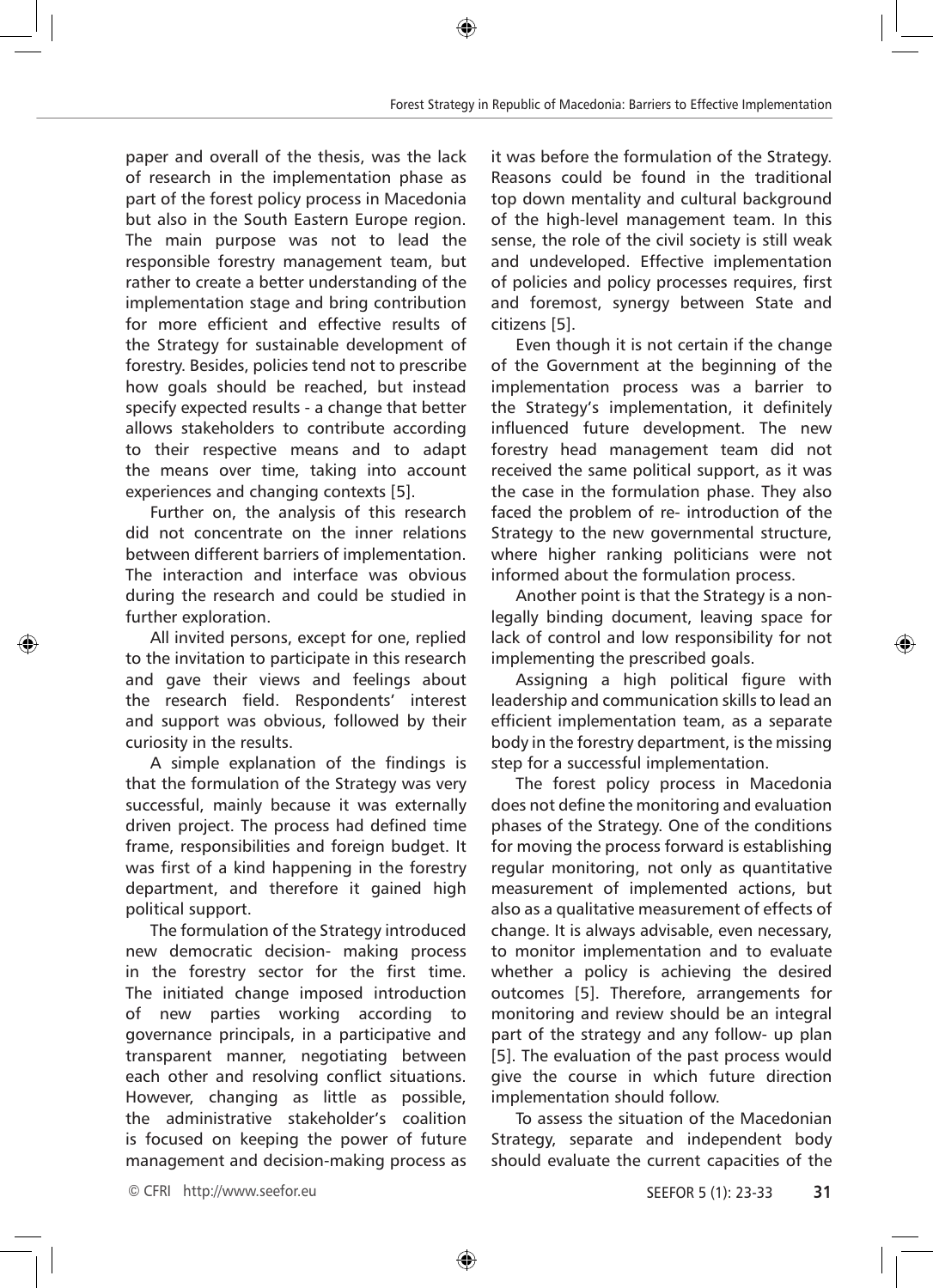forestry staff, the presence of participation of stakeholders, and transparency and accountability in the implementation process. Reasons could be found in the absence of abilities for transparent and non-biased self evaluation unrestricted by political influence. Even though training for open and transparent functioning was conducted in the formulation stage, the traditional way of working and mentality are present. For example, the use of new information and communication technologies, such as online tools are missing in the daily working tasks. In line with this, existence of human and financial capacities for sharing information, such as public relation unit, is lacking. Adaptation to new requirements and changing conditions for Strategy implementation would involve the existence of tools, information and capacities to evaluate head management team self performance in providing information, conducting consultation and engaging stakeholders.

In the preparation and implementation of the policy, it is crucial to make accountability clear - who is responsible for what and the consequences of non-performance. It is impor-tant to ensure that responsibilities, authority and accountability are aligned – that people are not held responsible for occurrences over which they have no control, but that they also pay the price if they use their responsibility, authority and resources badly [5].

It is important to realise that all inter-viewees understood the solutions for overco-ming previously identified barriers. This indi-cates that the knowledge to move forward is present but not used. Conclusion from this outcome is that the participation of all the stakeholders included in the implementation is an important fact in overcoming the current barriers and moving the process forward. It is also important to realise that the implementation of the Strategy is a dynamic and vivid process. Changes should be recognised and included, or necessary adaptation should be made to enhance the effectiveness of the prescribed goals. Or as the literature describes: "Implementation is a dynamic process of negotiations between multiple actors, operating at multiple levels, within and between multiple organisations" [21].

# **RefereNces**

- 1. DESS G 2007 Strategic Management: Creating Competitive Advantages. 3rd ed. McGraw-Hill/ Irwin, Boston, USA, pp 7-14
- 2. CAMILLUS J 1997 Shifting the Strategic Management Paradigm. *European Management Journal* 15 (1): 1-7. DOI: http://dx.doi.org/10.1016/ S0263-2373(96)00068-0
- 3. MINTZBERG H, AHLSTRAND B, LAMPEL J 2005 Strategy Safari: A Guided Tour Through The Wilds of Strategic Managament. The Free Press, New York, NY, USA, 404 p
- 4. REID D M 1989 Operationalizing Strategic Planning. *Strateg Manage J* 10 (6): 553-567. DOI: http://dx.doi.org/10.1002/smj.4250100604
- 5. FAO 2010 Developing effective forest policy: a guide. Food and Agriculture Organization of the United Nations, Rome, Italy, 69 p. URL: http://

www.fao.org/docrep/013/i1679e/i1679e00.htm (12 February 2014)

- 6. YANG LI, SUN GUOHUI, MARTIN J 2008 Making Strategy Work: A Literature Review on the Factors Influencing Strategy Implementation. Institute of Corporate Communication, University of Lugano (USI), Lugano, Switzerland, ICA Working Paper 2/2008, 46 p. URL: http://www.knowledgecommunication.org/pdf/making-strategy-work. pdf (5 February 2014)
- 7. MORSE J, RICHARDS L 2002 ReadMe First: for a User's Guide to Qualitative Methods. Sage Publications Inc., Thousand Oaks, CA, USA, 280 p
- 8. BLISS J C 2010 Asking the Right Questions: Research Objectives, Approach, and Design. Draft Chapter Prepared for Inclusion in Socioeconomic Research Methods in Forestry. Centre for Agriculture and Biosciences International (CABI), London, UK